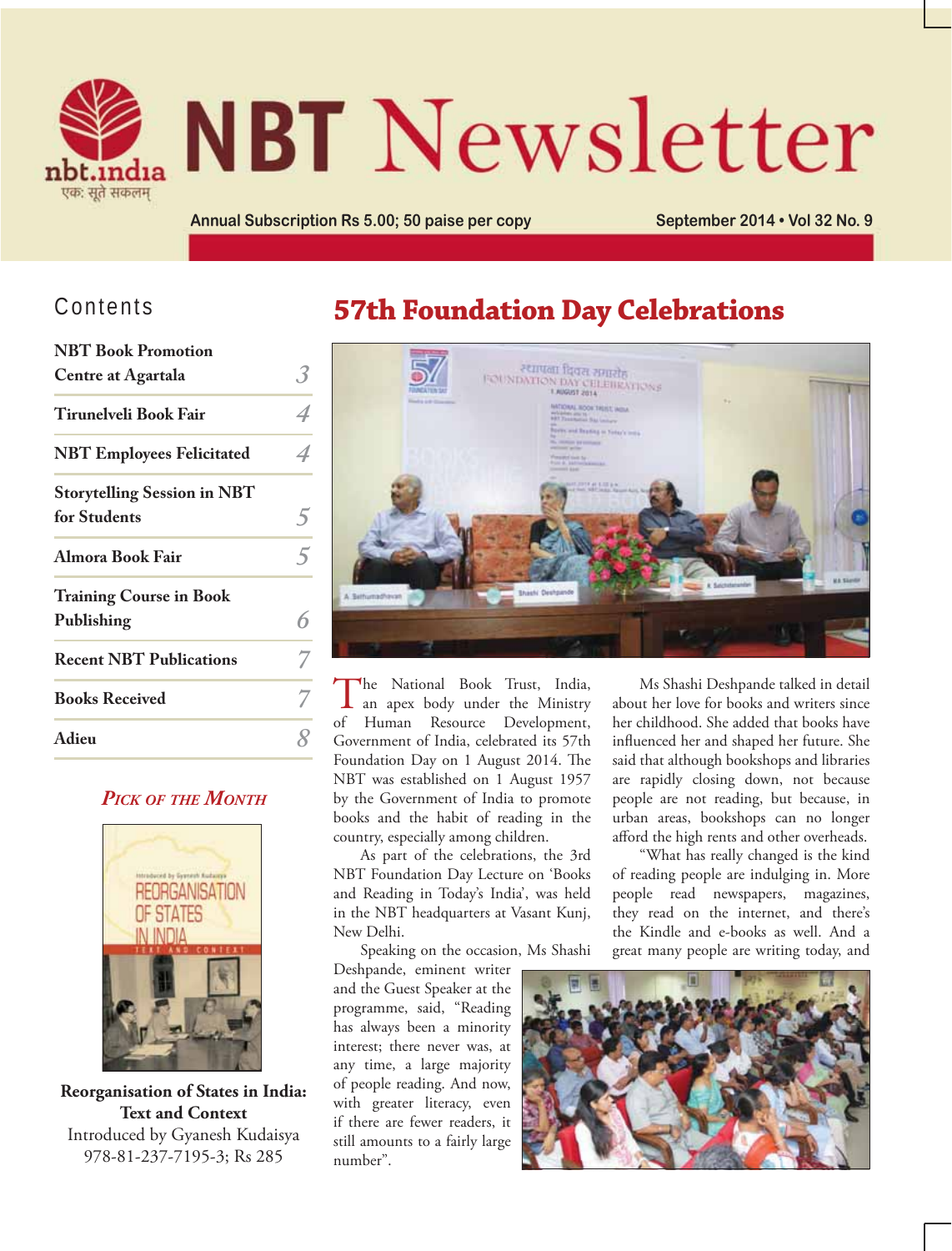

writing is, after all, closely akin to reading. So perhaps, if we presume that those who write also read, it's not a completely dismal situation", she added.

Discussing the reading of fiction among masses, and its being considered inferior to non-fiction, she said, "I myself have been a passionate reader of novels all my life, and would fiercely defend novels against anyone who predicts its doom or extinction". She added that all cultures, all civilisations, have their own store of stories which were orally passed on from generation to generation, some of which were, at some point, written down. "These stories are today national treasures. All religious works are full of stories, for it is through stories of people like ourselves, rather than through dry abstract statements, that we can grasp what is being told to us. And novels are, primarily, stories about people".

Talking about the existence of fiction in future, she said, "As long as humans survive, the human story will continue to fascinate us and novelists will go on writing their stories, trying to make some sense of life. Readers and writers are cotravellers on the same journey and the reader is bound to share whatever the writer learns in the course of writing the novel. As a writer I have realised that a writer never starts writing with knowledge. On the contrary, it is through doubts, questions and uncertainties that the writer works and there are often serendipitous discoveries that the writer stumbles across in the course of writing the novel. And the reader, who is the writer's companion, gets some glimpses of these discoveries.

Incomplete, vague, though the glimpses maybe, they illuminate some of the shadows within us".

The function was presided over by Prof. K. Satchidanandan, noted poet and writer. He talked about reading and books in India and the challenges that publishing industry is facing today. Prof. Satchidanandan also observed that "There are very few books on reading and the history of reading in India." He gave details of earliest books in ancient India, and talked about the book being a cultural object, a material thing to be enjoyed. He was glad that Ms Shashi Deshpande shared the same optimism as him that books and reading will never die.

Prof. Satchidanandan also suggested that NBT may take up the publication of the history of book in India and about the books in pre- and post-colonial India. Congratulating NBT, he added that the



Trust has been continuously working towards promoting books and habit of reading in the country and would continue its endeavours towards that goal.

Earlier, Shri A Sethumadhavan, Chairman, NBT welcomed the guests present on the occasion. He told the audience about the activities of the Trust and said that NBT is perhaps the only organisation in the country that publishes books in 22 Indian languages. "We are trying to enlarge our network and bring books closer to the readers by opening Book Promotion Centres across the country", he added.

Dr M A Sikandar, Director, NBT thanked the guests and the audience for being part of the NBT's foundation day celebrations and sharing their views on books and reading in the country. He also talked about NBT taking up books which focus on its history and presence in ancient India.

This is the third Foundation Day Lecture in the series. This annual lecture series was initiated in the year 2012. The lecture series aims to bring about the importance of books and reading in today's context and bring in critical thinking by inviting eminent personality from among women and men of letters, scholars, intellectuals and others who have made significant contributions to the world of publishing.

The first lecture in 2012 was delivered by Dr Shashi Tharoor, eminent writer and Member of Parliament. The lecture in 2013 was delivered by Prof. Andre Beteille, eminent sociologist and National Research Professor.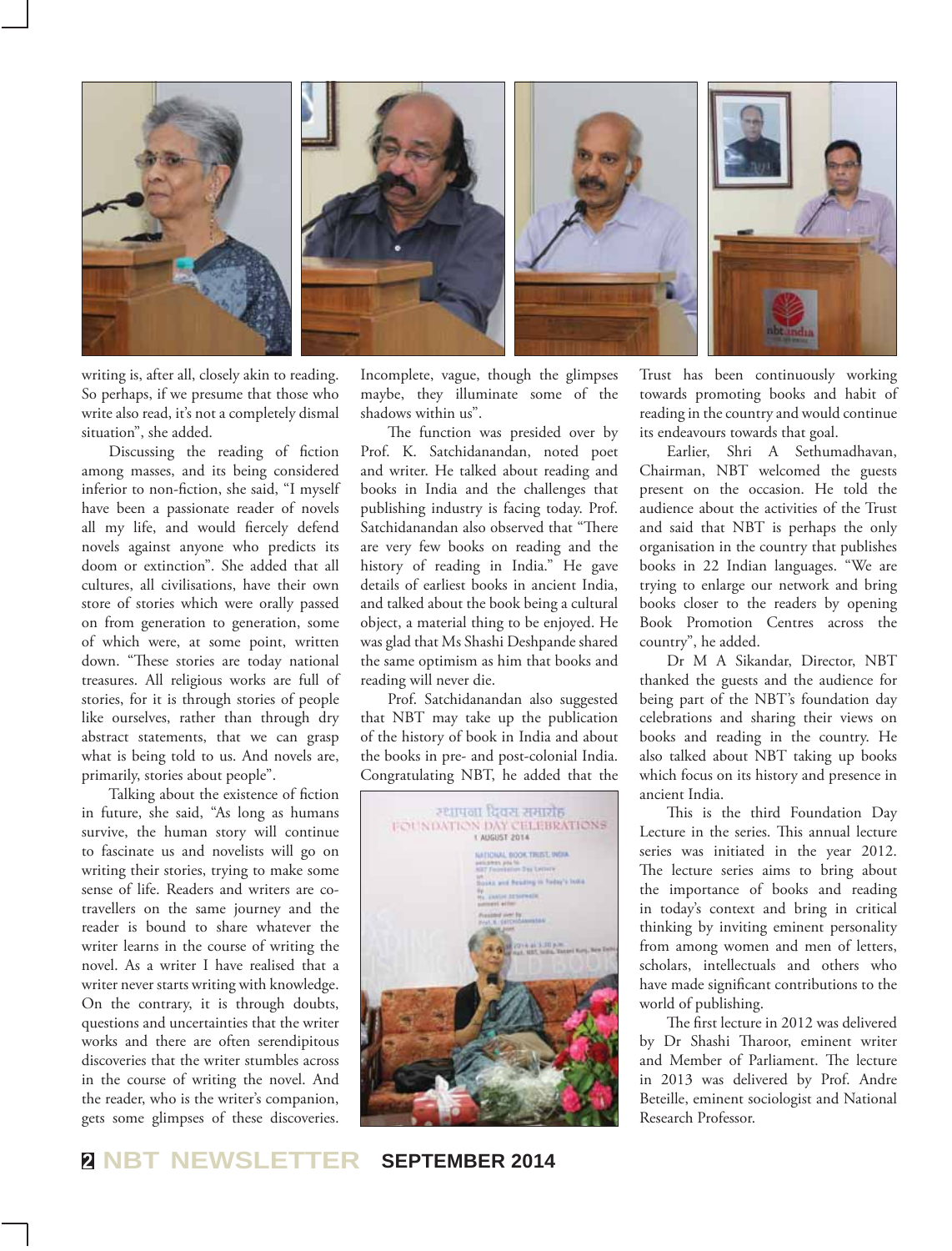## **NBT Book Promotion Centre at Agartala**

The National Book Trust, India, in its efforts to facilitate the reach of NBT books and foster a culture of reading has initiated the concept of Book Promotion Centres (BPCs) in all the State Capitals of the country. NBT BPCs are already operational at Hyderabad, Chennai, Guwahati and Patna. Another Book Promotion Centre at Kochi will soon be inaugurated.

On 2 August 2014, the Agartala NBT Book Promotion Centre was inaugurated



Book Promotion Centres, initiated under the 12th five year plan of the Government of India which has been launched to encourage readers and authors of all Indian languages. He also said that Tripura is now leading the current literacy rate in the country with 96.5 per cent, followed by Kerala.

Shri Subhabrata Deb, Secretary, Tripura Publishers' Guild also spoke on the occasion.

On the occasion, a Bangla book



at the Agartala Municipal Corporation Library Building (Pura Granthagar), Palace Complex, Agartala to cater to the State of Tripura.

Inaugurating the NBT Book Promotion Centre at Agartla, Shri Manik Sarkar, Hon'ble Chief Minister of Tripura said that there needs to be no debate on whether books should come to the readers or vice versa. What is important is reading, so both should be brought closer to each

other. He also stressed on the idea of conducted tours to be organised by the schools to bring students to the NBT Book Promotion Centre. He requested NBT to attach a Mobile Book Exhibition Van to this Book Promotion Centre so that the books can reach the remote corners of Tripura.

Dr Braja Gopal Roy, in his presidential address said that this NBT Book Promotion Centre is a treasure of the state and the readers and book lovers should make the best of such an opportunity and benefit from it. Dr Prafullajit Sinha, Mayor, Agartala Municipal Corporation, in his deliberation stated that this is a step taken by NBT to encourage reading habit in the state and the Agartala Municipal Corporation is honoured to be a part of this endeavour.

In his welcome address, Dr M.A. Sikandar, Director NBT, explained to the gathering about the concept of NBT



*Sahitya Bhavana* (a compilation of all major thoughts of Bengali pioneers on Books and Literature), compiled and edited by Shri Anath Bandhu Chatterjee, published by the NBT, was also released by the Hon'ble Chief Minister. Smt. Swati Guha, Shri Debabrata Deb, Shri Bimalendra Chakraborty and Shri Anathbandhu Chatterjee were part of the discussions on the book released.

> The inauguration programme was coordinated by Shri Sumit Bhattacharjee, Regional Manager, ERO, NBT and Shri Bratin Dey, Bangla editor, NBT.

NBT books published in English, Hindi, Bangla as well as in Manipuri and Kokborok are available at the Book Shopcum-Display counter of the Book Promotion Centre. It also has an activity centre where school children and book lovers can visit and participate in book-related activities and events.

**SEPTEMBER 2014 NBT NEWSLETTER <sup>3</sup>**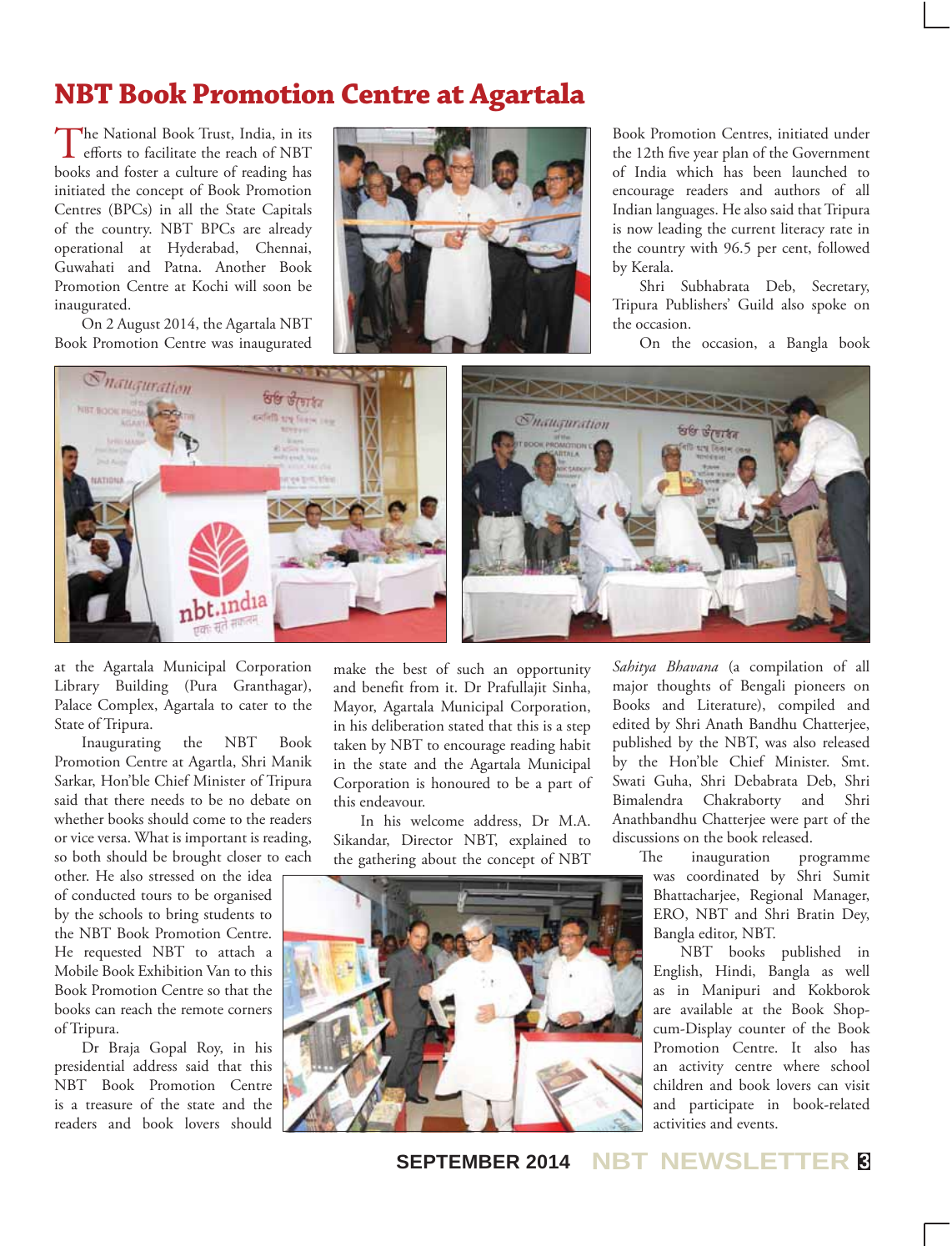## **Tirunelveli Book Fair**

Tational Book Trust, India organised the Tirunelveli Book Fair at VOC Grounds, Palayamkottai, from 18 to 27 July 2014, in association with District Administration, Tirunelveli.

The Fair was inaugurated by Shri P. Chendur Pandian, Hon'ble Minister for Hindu Religious Charitable and

Endowments, Govt. of Tamil Nadu. "In addition to textbooks, the students should read widely on literature, science & technology, history, geography and other subjects. This will help them to achieve their goals in life," said Shri Chendur Pandian. He also talked about the importance of libraries in promoting the habit of reading and said that organisations like NBT should work for the same goal.

Chairing the inaugural function the District collector Dr Karunakaran said,





"Organising book fairs in towns like Tirunelveli will go a long way in nurturing the reading habit among the students and public. We appreciate National Book Trust, India for organising book fairs all over India."

Shri P. Devendra Boopathy, Joint Commissioner of Commercial Tax Department, welcomed the gathering. Shri. Mariappan, Public Relations Officer, Tirunelveli District Administration, presented the vote of thanks.

Earlier, Dr M.A. Sikandar, Director, NBT India, briefly spoke about the various activities of the Trust towards promoting books and reading habit. He particularly appreciated an initiative in this fair, i.e. a stall for Braille books, organised by the School for the Blind, Palayamkottai. The visually-challenged students visited the stall and expressed their happiness in being

able to buy Braille books the first time in a Book Fair.

More than 150 publishers exhibited their books on all subjects and across various genres in the Fair, which was visited by about 2 lakh people. The Fair also hosted many cultural and literary events every day where eminent artists, poets, writers, speakers and film

personalities participated and interacted with the audience.

Book fairs are very successful in towns, smaller districts, and mofussil areas, where people get less opportunities to buy books easily. In the last many years, NBT's emphasis has been to organise book fairs to ensure that books reach the readers in such areas.

Shri Mathan Raj, Tamil editor and Shri G. Rengarajan, Production Officer from NBT coordinated the Book Fair.



## **NBT Employees Felicitated**





On the occasion of 57th NBT Foundation Day celebrations, the Trust felicitated five NBT employees on having completed 25 years of service in the organisation. They included Shri Raj Kumar, Ms Sunita Narotra, Ms Chandra Prabha, Ms Anita Kalra, and Ms Meena Sharma. Shri A Sethumadhavan, Chairman, NBT presented them with a memento and a shawl.



**<sup>4</sup> NBT NEWSLETTER SEPTEMBER 2014**

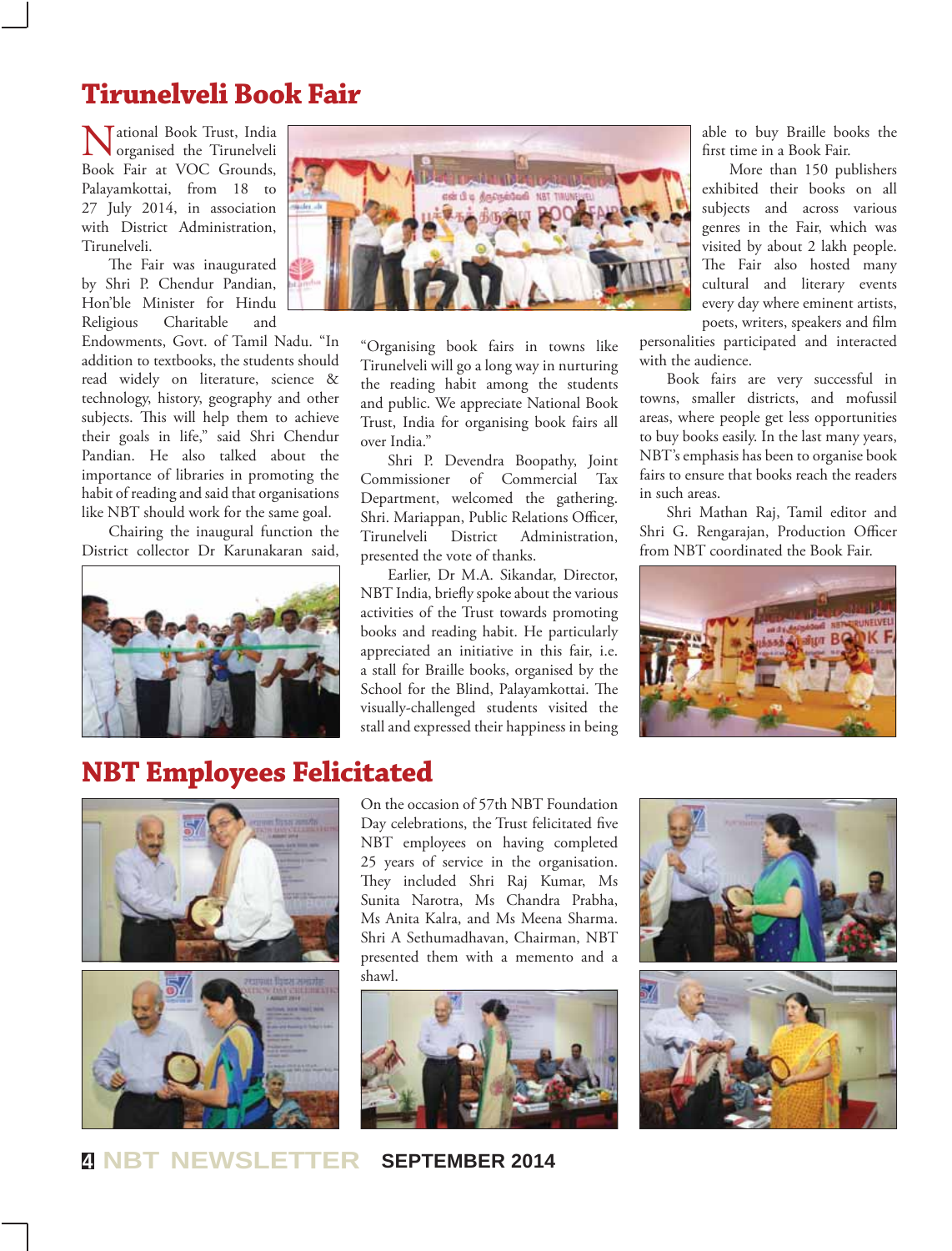## **Storytelling Session in NBT for Students**

In its continuous efforts to<br>promote reading habit in the n its continuous efforts to country, especially among the children, the National Centre for Children's Literature (NCCL) (NBT's children's wing), organized an interactive storytelling session for school children at the NCCL Library in NBT, New Delhi on 25 July 2014, with Ms Kusumlata Singh, noted children's writer and Shri Partha Sengupta, illustrator of the recently published NBT title for children titled Phir Khil Gaye Phool.

The students, from Ryan International School (Rohini), were glad to be part of an interactive storytelling programme with their favourite author and illustrator to answer their questions. In response to children's queries, Ms Kusumlata Singh told the children that she started writing during her school days. She said that she



had always been an avid reader and the habit of reading helped her pen down her thoughts. She said that she got an idea to write this book when she went out for the morning walk. Shri Partha Sengupta talked about the illustrations used in the book. He said that the minute details about characters in a story by the author helps an illustrator to create illustrations

for the story. He added that an illustrator also uses his imagination and creativity to make his work attractive.

Earlier, Dr M A Sikandar, Director, NBT welcomed the author, illustrator, students, and others present on the occasion. He talked about various activities undertaken by the Trust to promote reading habit in the country. Dr Sikandar advised children to read more and more books.

The children also visited the NBT Bookshop. Later, Kusumlata Singh and Partha Sengupta signed copies of their books for the children.

As part of the environment awareness programme, the students presented saplings to the guests.

The session was coordinated by Shri Manas Ranjan Mahapatra, Editor (NCCL).





## **Almora Book Exhibition**

The National Book Trust, India organised a seven-day book exhibition in Almora (Uttarakhand) from 12 to 18 July 2014 at Hotel Bhagwati Palace, Almora.

The Book Exhibition was inaugurated by Prof. H S Dhami, Vice Chancellor,



Kumaon University, Nainital. Addressing the large gathering consisting of book lovers, teachers, students, parents along with media persons, Prof. Dhami said that by organising this Book Exhibition, NBT had taken a major step towards the promotion of reading in the small town of Almora. He urged NBT to organise more such events in the State of Uttarakhand to promote education and literacy among people, and encourage the habit of reading.

Others who spoke on the occasion included Shri Prakash Joshi, Chairman, Municipal Corporation of Almora, Dr D S Pokhriya, noted writer, Shri Manish Agarwal, local coordinator.

The books exhibited at the Exhibition were on a wide ranges of subjects, across various genres and in English, Hindi, Urdu and other Indian languages.

The Exhibition was coordinated by Imran-ul-Haque, Dy. Director (Sales), NBT.



**SEPTEMBER 2014 NBT NEWSLETTER <sup>5</sup>**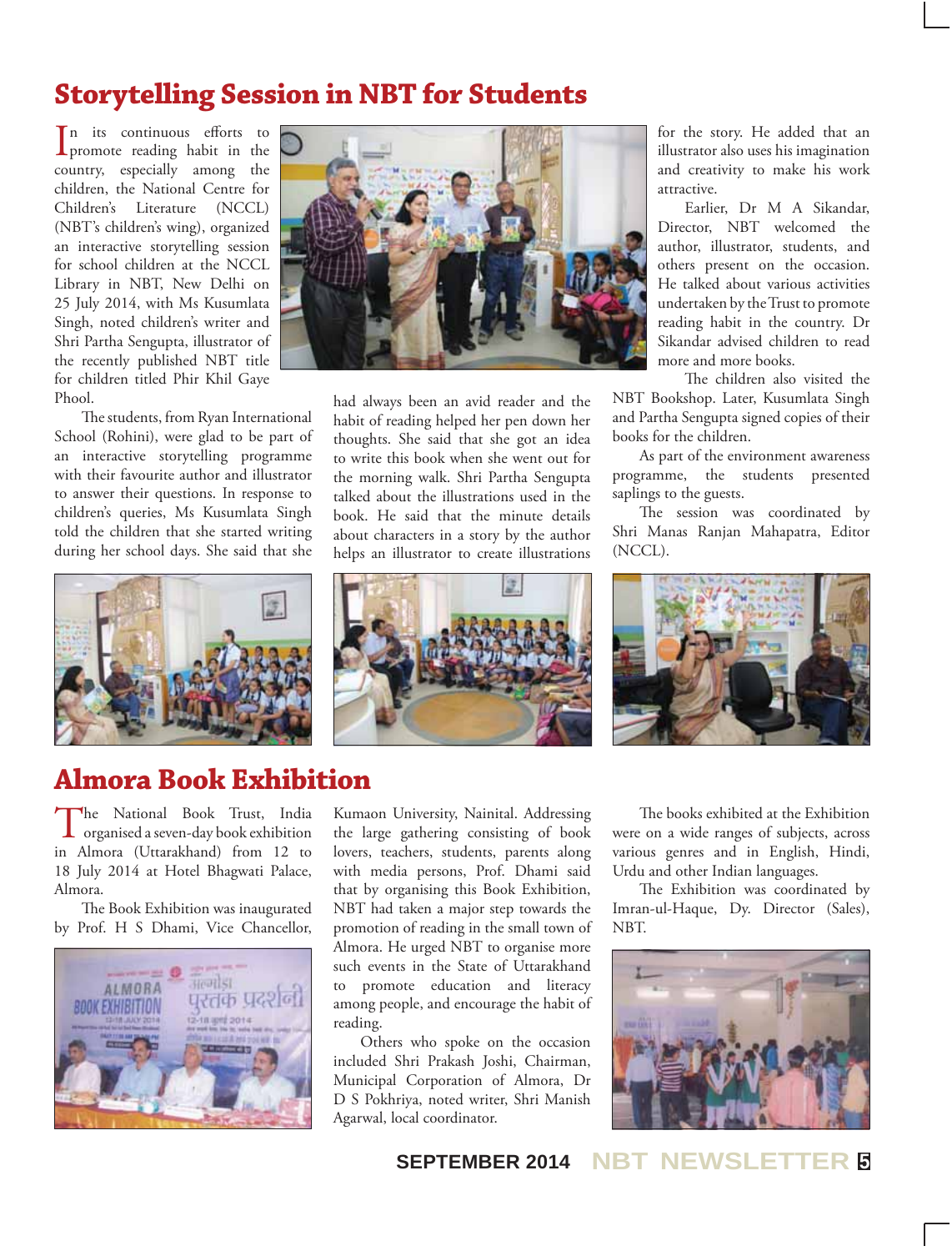## **Training Course in Book Publishing**

The 19th edition of the<br>Certificate Course in  $\mathsf{\mathsf{L}}$  Certificate Publishing was organised from 4 to 30 August 2014 at the Conference Hall of the Trust.

Terming NBT course as one of the most popular and well appreciated by publishing professionals, Ms Ira Joshi, Addl. Director General, Publications Division, said, "Given the rapid growth of the publishing industry in the last four decades, we need to

have more such courses to bring in trained professionals to the industry." According to Ms. Joshi, the Indian publishing industry is today worth over Rs. 11,000 crores, and is growing by leaps and bounds.

Speaking on the scenario in language publishing, Ms. Joshi said while language publishing in the country is on the growth curve, yet we need to impart technology and capability to professionalise language publishing.





On the changes taking place in the publishing industry, Ms. Joshi was of the view that technology has blurred the boundaries between p-books, e-books and a-books. Our publishing industry needs to wake up and adapt to these changes.

Concluding her address she told participants that publishing is a profession that has a fundamental ethical and moral core to it. It is a noble profession and advised the students to value the best of it.

Speaking on the occasion, Shri Sridhar Balan, eminent publishing profesional, observed that though the history of Indian printing and publishing goes a long way in India, yet we do not have a museum dedicated to the history of printing and publishing in India. Addressing the participants he said that the publishing industry is driven by tradition and

#### **NBT Book Awarded**

A book published by the National Book Trust, India entitled *Kagaz aur Paryavaran* and authored by Dr Virendra Kumar Bharti was awarded



the Dr Rajendra Prasad Award by the Indian Council of Agricultural Research (ICAR) at its 86th Foundation Day on 29 July 2014.

> The Award was presented to the author by Hon'ble Minister for Agriculture, Shri Radha Mohan Singh. This Award is presented by ICAR every year to the best technical book written in Hindi on agriculture and related sciences.

creativity. Pubishers need to be innovative to keep up with the changing times.

Over 30 students have enrolled in the Publishing Course, comprising both new entrants as well as those who are already in the field. Besides giving an overview of the publishing scenario, the course content includes editing, production, design, sales and marketing. The current course also discusses the role of technology

particularly QR codes, mobile applications in the context of reading etc.

The faculty includes Sridhar Balan, Dr. M.A. Sikandar, G.S. Jolly, Pranav Kumar Singh, Mukul Sehgal, V.K. Karthika, Manisha Chaudary, Dinesh Sinha, K. Srinvas, Dr. Suresh Chand, Sharmila Abraham, Malini Sood, Arpita Das, Joseph Mathai among others.

The course is coordinated by Shri Kumar Samaresh, AD (PR Cell), NBT.



#### **Independence Day Celebrated**

The National Book Trust, India celebrated India's 68th Independence Day at Nehru Bhawan, New Delhi. The National Tricolour was hoisted followed by singing of the National Anthem.



## **6 NBT NEWSLETTER SEPTEMBER 2014**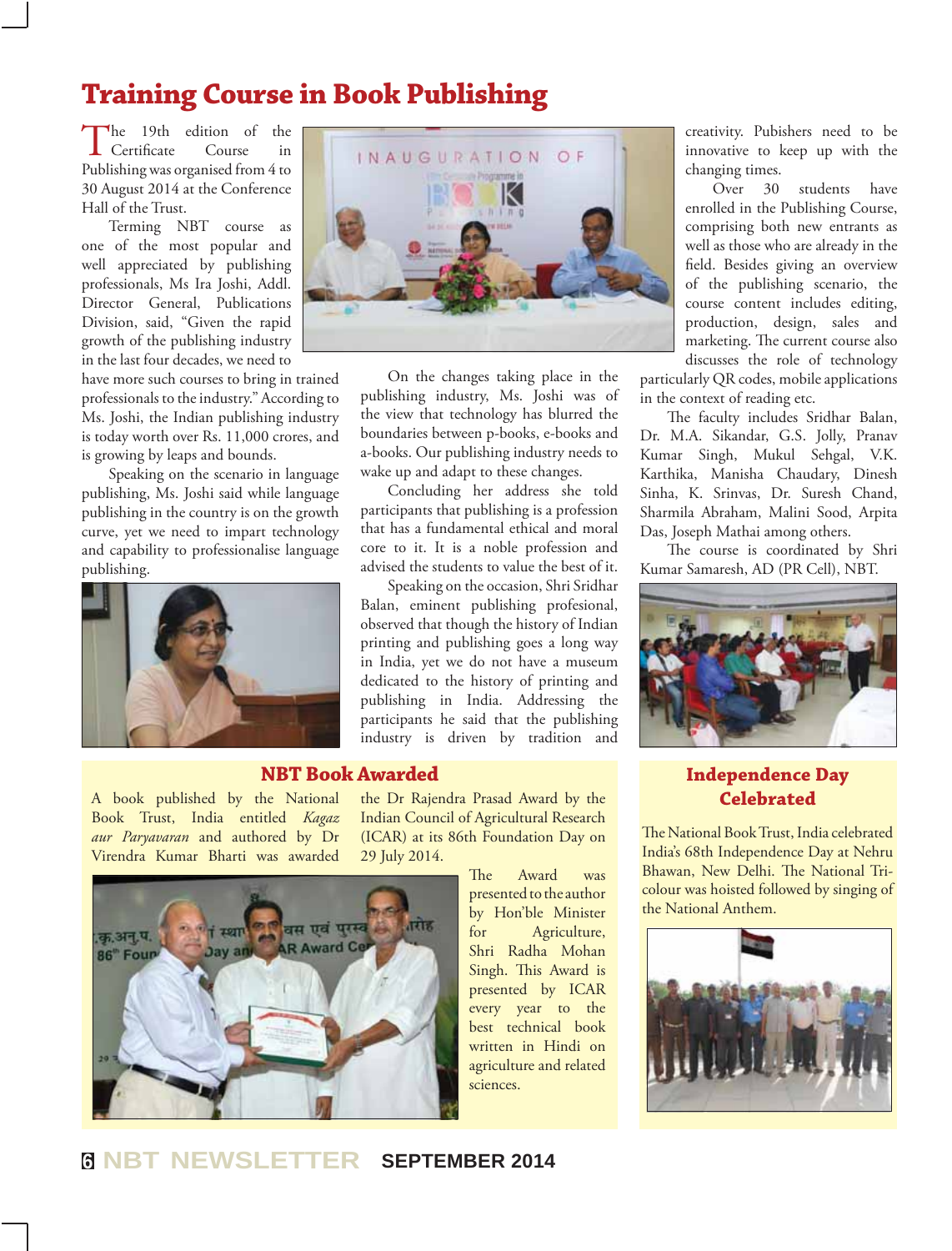## **Recent NBT Publications**

#### **Reorganisation of States in India: Text and Context**

Introduced by Gyanesh Kudaisya 978-81-237-7195-3; Rs 285



Over sixty years ago, following the formation of Andhra Pradesh in 1953, demands for the creation of new states soon came up. Powerful regional sentiments unleashed such political fury that

they forced Jawaharlal Nehru's government to set up the States Reorganisation Commission (SRC) to investigate these demands and to formulate principles upon which new states could be created. Saiyid Fazl Ali, Hriday Nath Kunzru and K.M. Panikkar, three eminent public figures much respected for their integrity, experience and impartiality, made up this high-powered Commission, whose recommendations reconfigured India's

## **Books Received**

**Textbook on Cyber Law**; Pavan Duggal; Universal Law Publishing Co. Pvt. Ltd., C-FF-1A, Dilkush Industrial Estate, G.T. Karnal Road, Delhi-110033; 978- 93-5035-393-6; Rs 195



In the last two decades, huge developments have taken place which impacts every user of a computer, computer resource and communication device. Cyber Law is one of the latest and most complex

disciplines of legal jurisprudence. The students today are tech-savvy, yet they are not much familiar with basic principles impacting Cyber Law. This book is aimed at the student community. Written in a simple language it tries to sensitise the readers not only about the Cyber Law but also the dark side of the Internet and the World Wide Web and its legal consequences.

political boundaries and launched India on its momentous journey as a vernacular democracy.

#### **Nana Saheb Peshwa and the War of 1857** Madhav Sathe

978-81-237-7170-0; Rs 220



First war of I n d e p e n d e n c e against the British Rule in India was fought in 1857. It was spread over North and Central India—from Punjab border to Bihar and from Himalaya to

Narmada, the sound and fury of which was echoed throughout the Indian peninsula. Nana Saheb, the adopted son of the displaced Peshwa Bajirao II, was the chief architect of the War. It was he who brought about integration of the scattered Indians for the war. All the important events of the war are intricately linked with his life. Therefore, this book makes

**Kuvempu: Vignettes of Man and Mission**, Nadoja Prof. Hampa Nagarajaiah; Rashtrakavi Kuvempu Pratishthan, Kuppali - 577415, Thirthahalli Taluk, Shivamogga Dt., Karnataka; Rs 100



A celebrity among litterati, Kuvempu heralded new epoch in Kannada literature. The 20th century has been rightly identified as the age of

Kuvempu. Every language has its own treasure and the works of Kuvempu are the treasure-trove of Kannada literature and invaluable heritage of Karnataka. He has produced his literary works from the tip of his quill, just like Lord Shiva produced the Ganges from the tip of his top knot. This monograph authored by Prof. Hampana, author of more than 80

a faithful attempt to reflect his personality, sensibility, undaunted courage, respect for self and for others, and above all, love for his motherland.

**Nanasense: Nonsense Verses of J.P. Das** Sumanyu Satpathy (Trans) 978-81-237-7194-6; Rs 100



Puns, wordplays, riddles and rhymes mark this delightful collection of nonsense verses. Originally written in Odia, this fine English rendition brings to you a glimpse of India's rich tradition of

literary nonsense. J.P. Das is a poet, fiction writer and playwright in Odia. He did his doctorate in Art History. Beginning his career as a teacher, he then joined the Indian Administrative Service, which he left to pursue research and creative writing. Besides poetry, novels and plays, he has also written several books on Orissan art.

books in Kannada and English, proffers a panoramic view of Kuvempu's comprehensive contribution, and is packed with a lot of authentic material on the life and works of Kuvempu.

**India: An Alphabet Ride**; Shallu Jindal; Natraj Publishers, 17 Rajpur Road, Dehra Dun-248001, Uttarakhand; 978- 93-8158-232-4; Rs 699



It is said that a picture is worth a thousand words. The book uses illustrations and alphabets to tell everything one needs

to know about the country without the boredom of formal textbooks. India's states and cities, heritage sites, taste and diverse foods, dance and festivals, plants and animals, languages and cultures, leaders ... everything is explained through alphabets and illustrations.